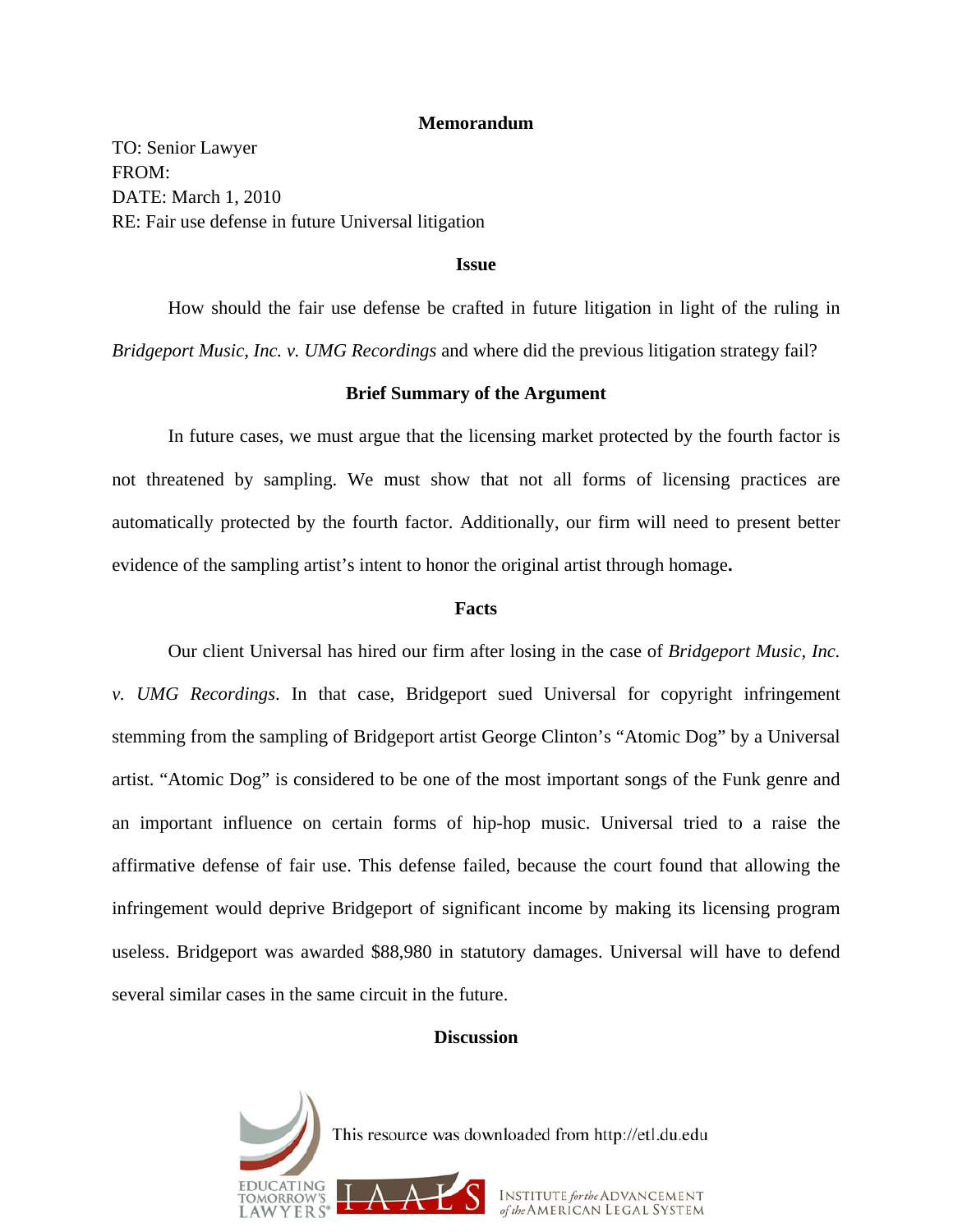There are four statutory factors that must be analyzed in fair use defenses. The first two likely will not be in contention in future litigation. In the third factor, the amount and substantiality of the portion used in relation to the copyrighted work as a whole is considered. *Bridgeport Music, Inc. v. UMG Recordings,* 585 F. 3d 267, 278 (6<sup>th</sup> Cir. 2009). This could entail either an examination of what percentage of the work was used or how important that percentage was. Despite to small amount of copying, the court held that because the most famous phrase was used, the third factor weighed in favor of Bridgeport. *Id.* The fourth factor is often the most contentious and looks at the effect of the use upon the potential market and derivative use market for or value of the copyrighted work. *Id.* The plaintiff in *Bridgeport* had an active licensing program in effect for George Clinton's work. "Given the fact that 'Atomic Dog' is one of the most frequently sampled compositions of the Funk era, Bridgeport could lose substantial licensing revenues if it were deprived of its right to license content such as that used by UMG." *Id.*

 There are two ways that we can improve the argument for an affirmative defense of fair use. First, we must argue that the licensing market protected by the fourth factor is not threatened by sampling. We must show that not all forms of licensing practices are automatically protected by the fourth factor. Second, we must make a better evidentiary showing at trial of an intended homage by Universal's artist and that, in many cases, the copied phrase or sound is not as culturally recognizable as Clinton's phrase.

# **1.** The licensing market protected by the 4<sup>th</sup> factor is not violated by sampling

A supplementary argument to the homage argument is the idea that Bridgeport and George Clinton have too much power in the licensing market. That is, the copyright holder, if given an absolute power in controlling who may create homage, can stifle creativity. In *Bill* 

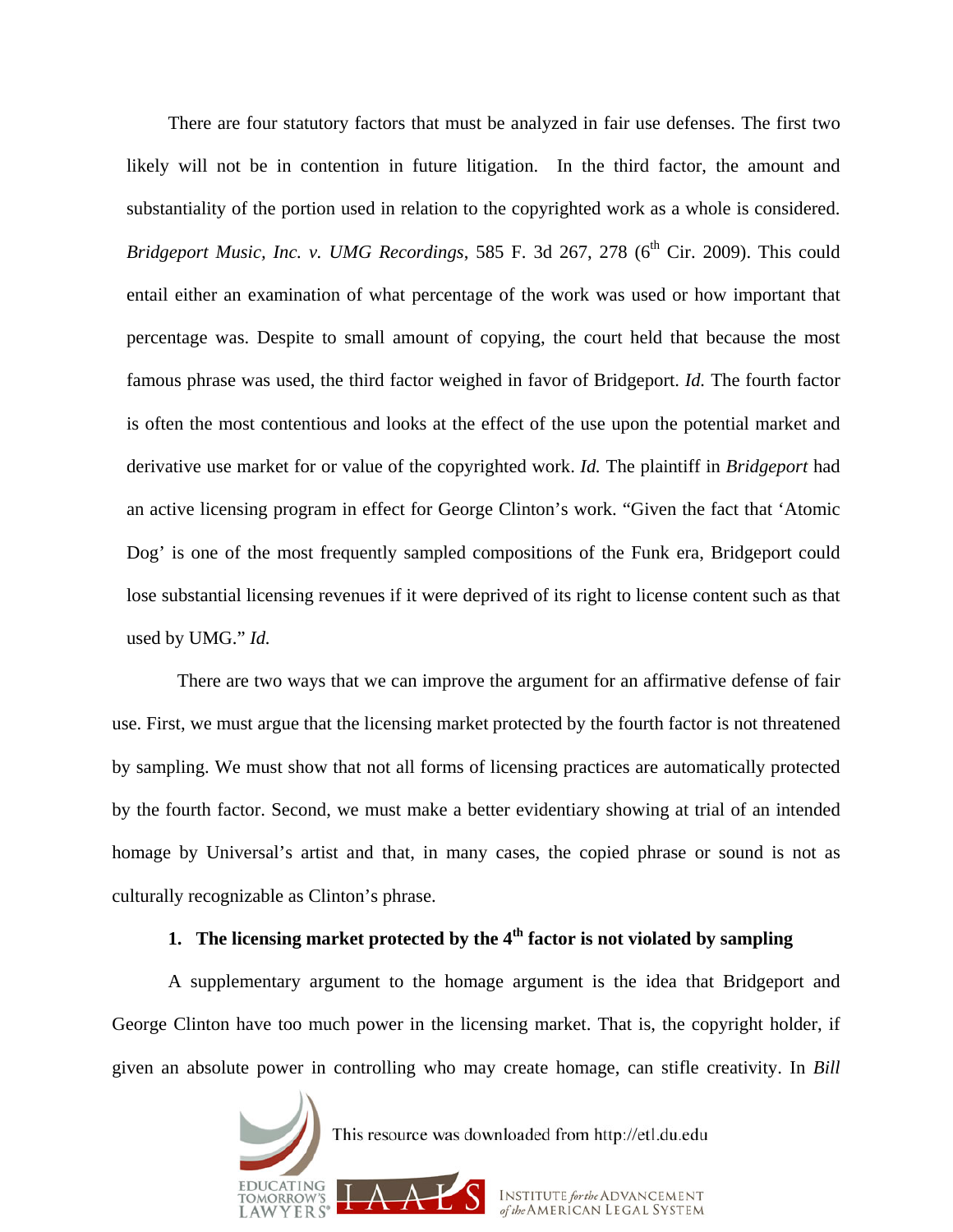*Graham Archives v. Dorling Kindersly, Ltd.*, the Second Circuit discussed their fear of an overbroad implementation of the fourth factor. "[W]ere a court automatically to conclude in every case that potential licensing revenues were impermissibly impaired simply because the secondary user did not pay a fee for the right to engage in the use, the fourth fair use factor would *always* favor the copyright holder." *Bill Graham Archives v. Dorling Kindersly, Ltd*, 448 F. 3d 605, 614 (2d. Cir. 2006). In that case, the defendant copied and shrunk entire movie posters for inclusion in a book. The book was considered to be a new form of art by finding a new use for the posters. The Second Circuit held that a copyright holder could not block transformative uses of the work. In order to use this argument, we must show that the licensing market for "Atomic Dog" and other Bridgeport songs more likely encompasses the right to use a portion of the exact composition rather than the right to use a small piece of the composition. That is to say, instead of copying a few seconds of "Atomic Dog," because Public Announcement took a few lyrics comprising a small percentage of the total composition, Public Announcement found a new use for the lyrics. We must persuade the Sixth Circuit to adopt the Second Circuit's logic and find that licensing rights for the production of homage is a different type of licensing market than the one typically protected by the fourth factor and relied on by Bridgeport.

# **2. There are two areas where a better evidentiary showing must be made**

 If we can show that the copied song was not as culturally important or as popular as "Atomic Dog," we could reduce the weight given to the third factor. The phrase that was used in *Bridgeport* is rather famous and easily attributable to George Clinton. But in cases where there is not the same level of high familiarity with the plaintiff's works, the factor becomes more traditional in looking simply at the amount that was copied rather than the substantiality. It seems that the court would merely look at the small percentage of the song in question that was copied